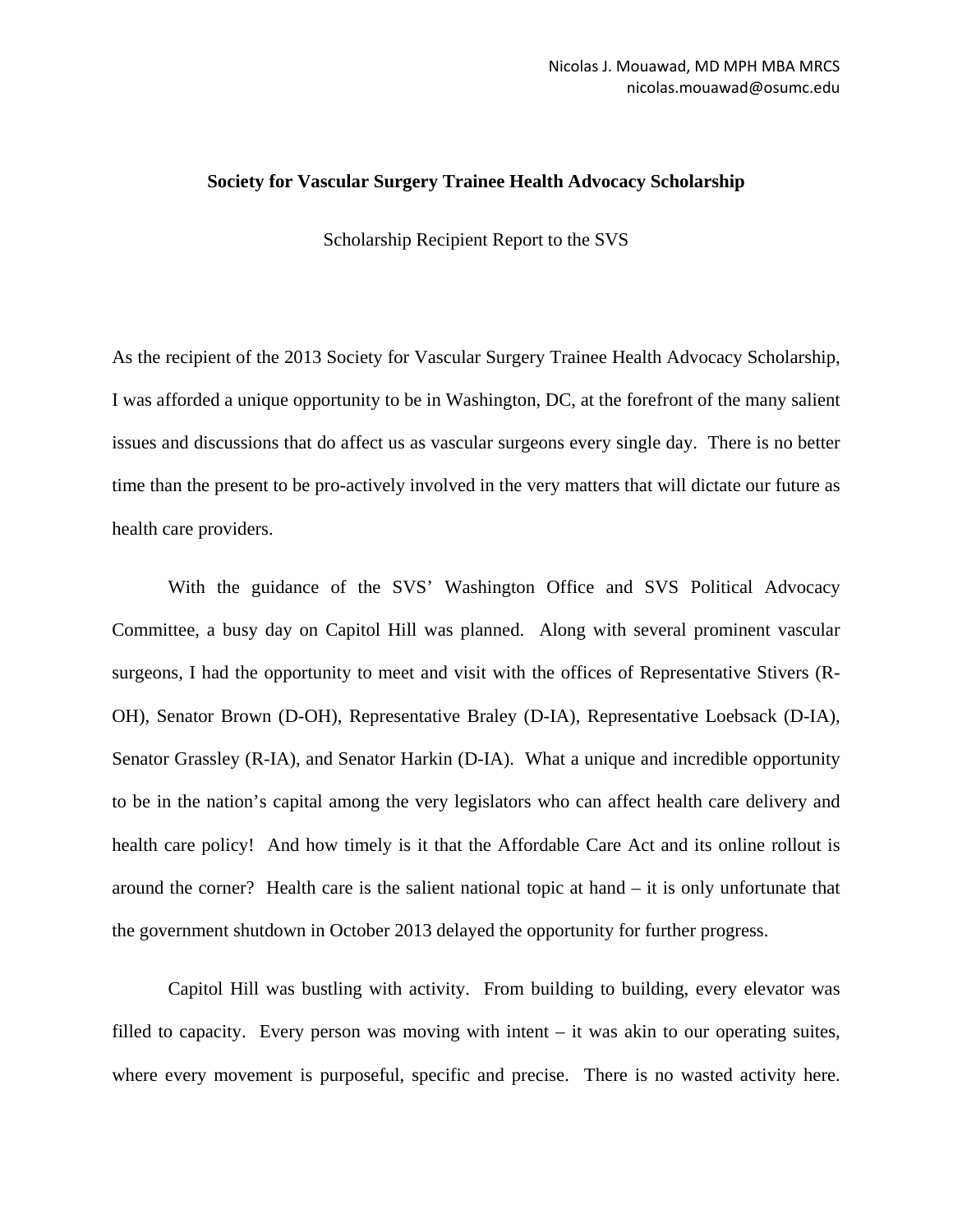After the necessary introductions, we went straight to the "critical portion of the case". Along with the SVS group, we discussed the Medicare Sustained Growth Rate repeal, the proposed annual updates, value-based performance payment programs, encouragement of alternative payment model (APM) participation as well as encouragement of care coordination for individuals with complex chronic care needs.

The bicameral bipartisan position to repeal the SGR and adopt alternative payment methods in an effort to improve quality and value in health care was a key component of the meetings. With a concentration in Health Policy and Management during my Master's Degree in Public Health, I found this particularly interesting in discussion and perspectives. With the repeal of the SGR, the proposal is that of annual updates of zero percent for the next ten years. As a senior vascular surgery fellow, this has profound implications for me (and others) who are embarking out of training and into the "real world". I expressed that these uncertainties pose concerns for employment practices – in fact, we noted that it is estimated that this proposal could result in a cumulative gap of approximately 45% between Medicare payments and the actual cost of treating patients. We urged that in order to align payment for health care services, the SVS has recommended harmonizing physician payment updates with hospital updates – these are annual market based updates that factor current economic considerations and inflation.

As vascular surgeons, we have a very unique position with regard to health care delivery. Our largest patient population is Medicare, and we are both physicians and surgeons. We manage complex chronic care conditions through medications and lifestyle modifications for patients with intermittent claudication. We also employ high-technology endovascular devices and techniques for minimally invasive interventions, and furthermore, we are capable of maximum invasive open, and high-risk, surgery. These were positions I was able to convey to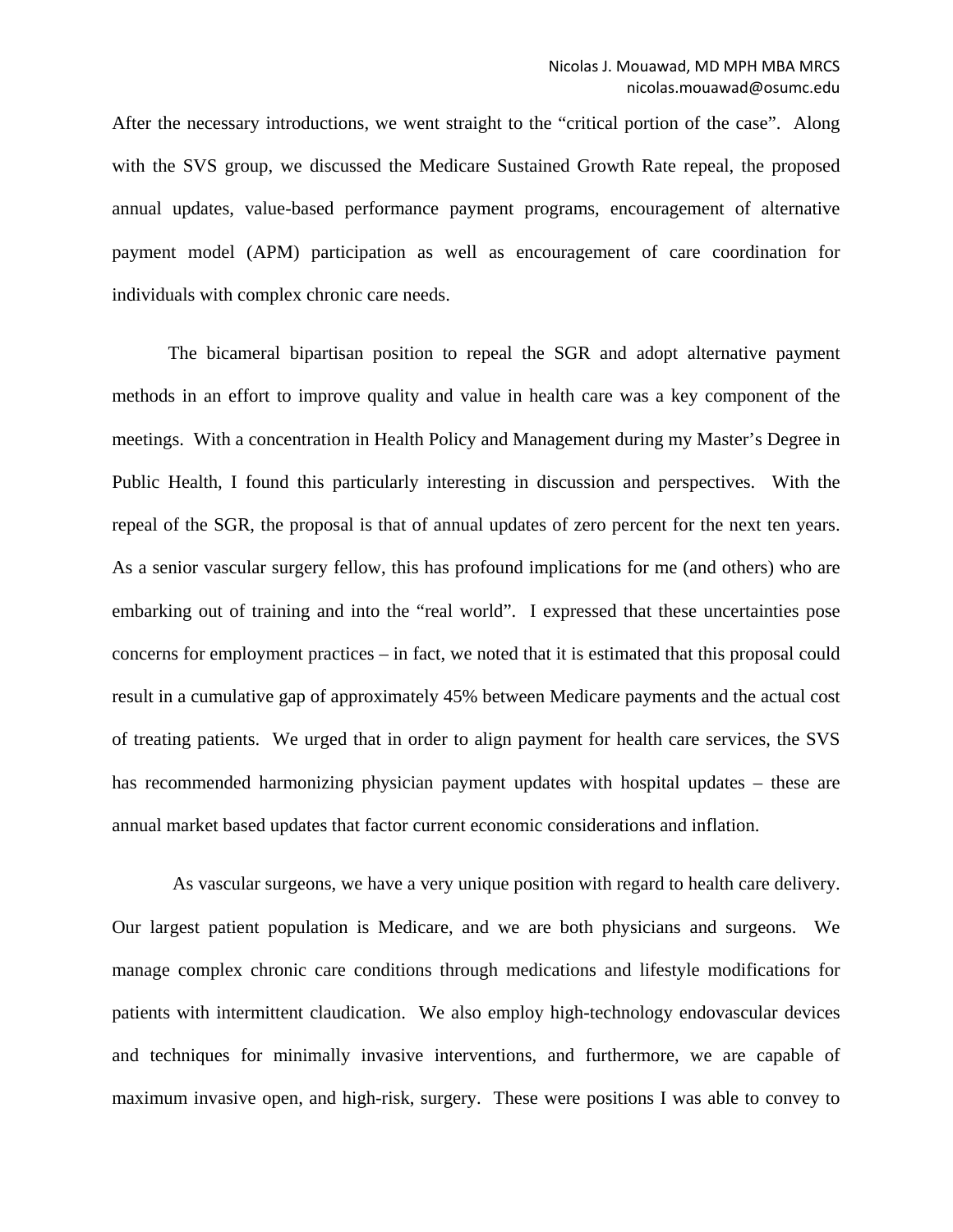the legislators to explain that we do not necessarily fall into a "pre-selected" category that many other specialties may have. We develop a rapport with our patients whom we see, follow, and survey for life. This longitudinal role in patient care is not factored in the current model and it was an excellent opportunity to shed light on this fact – that we are in fact the primary care providers of patients with atherosclerotic disease on a chronic level, and lead their care during acute conditions.

This is the time. This is our time. Health care delivery, reimbursement, quality and accountability are changing. As a group, we accept change and adapt well to it. Our numbers are increasing at an incredible rate. It is imperative that we take our future in our hands and become pro-active for our future as a specialty, for our future as physicians, but most importantly, for the future of our patients – of whom only we, as vascular surgeons, can provide a comprehensive medical, interventional, and surgical management plan by virtue of our training and experience. I am eternally thankful to the Society for Vascular Surgery for selecting and honoring me as the 2013 SVS Trainee Health Advocacy Scholarship Recipient, and allowing me the opportunity to meet with legislators along with other vascular surgeons as an ambassador for our specialty and our patients.

**Nicolas J. Mouawad, MD MPH MBA MRCS** Senior Clinical Fellow in Vascular Surgery Division of Vascular Diseases & Surgery The Ohio State University Wexner Medical Center